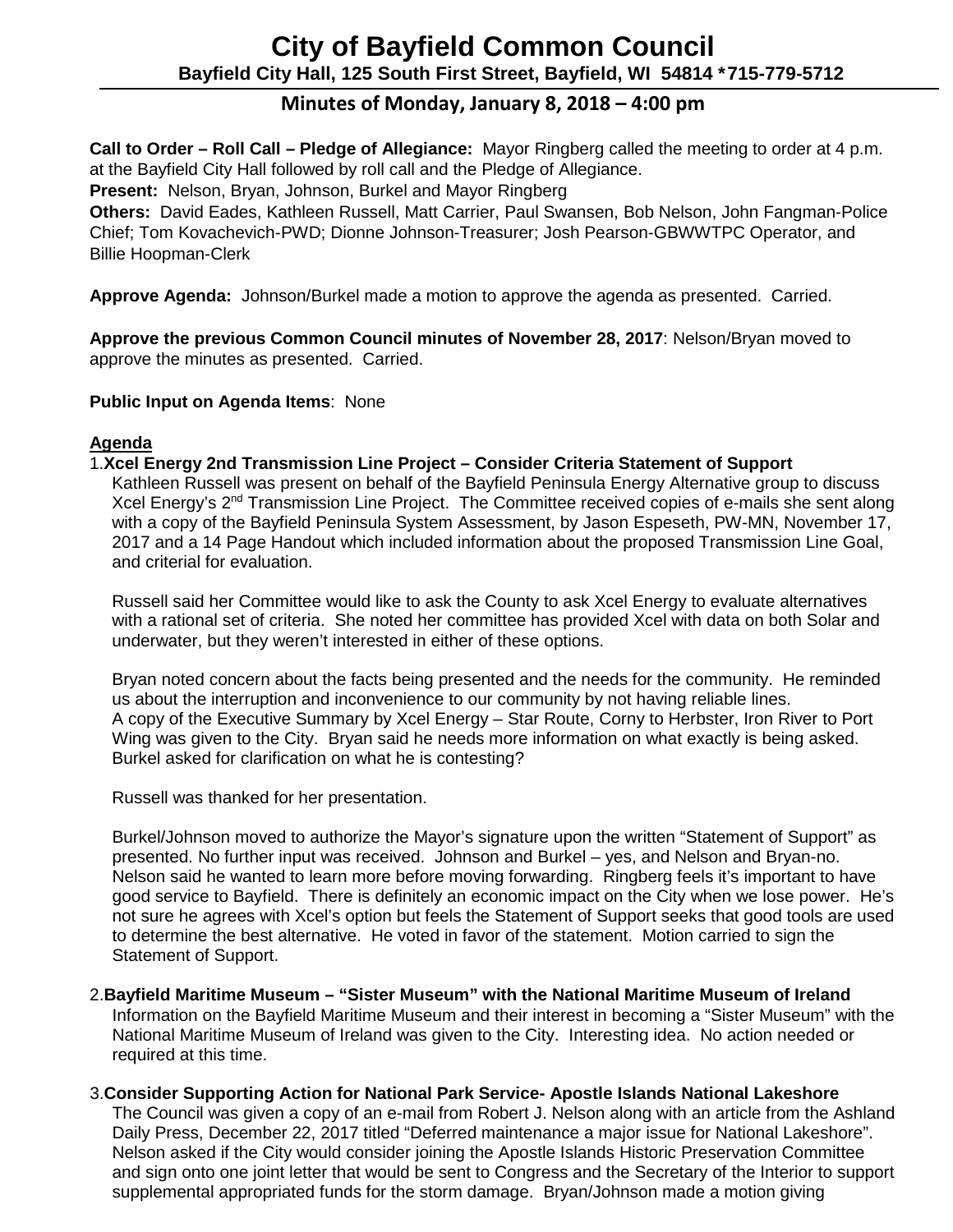authorization to the Mayor to review and sign the final letters of support once they are completed. Carried.

## 4.**2017 Audit Services Proposal - Baker Tilly**

The Council received a copy of the written proposal from Baker Tilly. It was the only one received in regards to the RFP posted. They questioned if there Is anything else out there. Their concern was regarding price as it was quite higher than what we expected and what was budgeted.

| <b>Services</b>      | 2017    | 2018    | 2019    | 2020    |
|----------------------|---------|---------|---------|---------|
| Gen. Fund            | \$13300 | \$13600 | \$13900 | \$14200 |
| <b>Water Utility</b> | \$4800  | \$4900  | \$5000  | \$5100  |
| <b>Sewer Utility</b> | \$4000  | \$4100  | \$4200  | \$4300  |
| Single Audit If      | \$3900  | \$4000  | \$4100  | \$4200  |
| needed               | Needed. |         |         |         |
| Harbor Marina        | \$2000  | \$2100  | \$2200  | \$2300  |

Bryan/Johnson moved to approve the proposal as presented for 2017-2020:

Passed by roll call vote as follows: Nelson, Bryan, Johnson and Burkel – yes.

#### 5.**Disallowance of Claims – Mr. Mark and Ms. Linda Pekuri**

Burkel/Johnson made a motion to deny the claim of Mr. Mark Pekuri and the additional claim from Ms. Linda M. Pekuri. Passed by roll call vote as follows: Bryan, Johnson, Burkel and Nelson – yes.

#### 6.**Ordinance #390 – Amendments to Chapter 389 Wellhead Protection**

Johnson/Burkel made a motion to accept Ordinance #390-Amendments to Chapter 389 Wellhead Protection as presented, to waive the second and third readings and approve the ordinance for codification into the Code of the City of Bayfield. Discussion ensued. The ordinance was drafted by Andrew Aslesen, Source Water Specialist, Wisconsin Rural Water Association and was reviewed/approved by the City's Public Works Committee. Passed by roll call votes as follows: Johnson, Burkel, Nelson, and Bryan – yes.

### 7.**Bayfield Lakeside Pavilion – Painting Bid**

Johnson/Bryan made a motion to award the Painting Bid to Greg Kinney, Bayfield Painting Company in the amount of \$17,775 as recommended by the Bayfield Lakeside Pavilion Committee. Passed by voice vote as follows: Burkel, Nelson, Bryan and Johnson – yes.

#### 8.**Lease Agreement – Maggie's, 257 Manypenny Avenue, Bayfield**

Burkel/Nelson made a motion to approve the five-year lease renewal (retroactive back to July 1, 2017) between the City of Bayfield and Flamingo's Up North for use of approximately 160' of the City right-ofway area for the Southwest corner of Maggie's. Passed by roll call vote as follows: Nelson, Bryan, Johnson, and Burkel - yes.

## 9.**Lease Agreement – KR Kayaking, Block 55, Lots 5-6**

Nelson/Johnson moved to approve the two-year lease agreement between the City of Bayfield and KR Kayaking for use of Block 55, Lots 5-6 at a rate of \$850(2018) and \$875 (2019). Passed by roll call vote as follows: Bryan, Johnson, Burkel and Nelson – yes.

#### 10.**Committee Appointments/Resignation: Pavilion Committee Appointment**

Bryan/Johnson made a motion to approve the appointment of Tyler Stoklasa to the Bayfield Lakeside Pavilion. Carried.

#### 11.**Project Updates:**

- a. Waterfront Walk Turning Point Project The Council received a copy of the Advertisement to Bid and learned there seems to be more interest in our project this time around.
- b. Old Jail Partnership between the City and BHA. No news to report.
- c. Comprehensive Plan Update: In progress; the next meeting is scheduled for January 23.
- d. Clean Water Energy Utility Challenge The Council received copies of the August 2017 Report. City continues to make good progress.